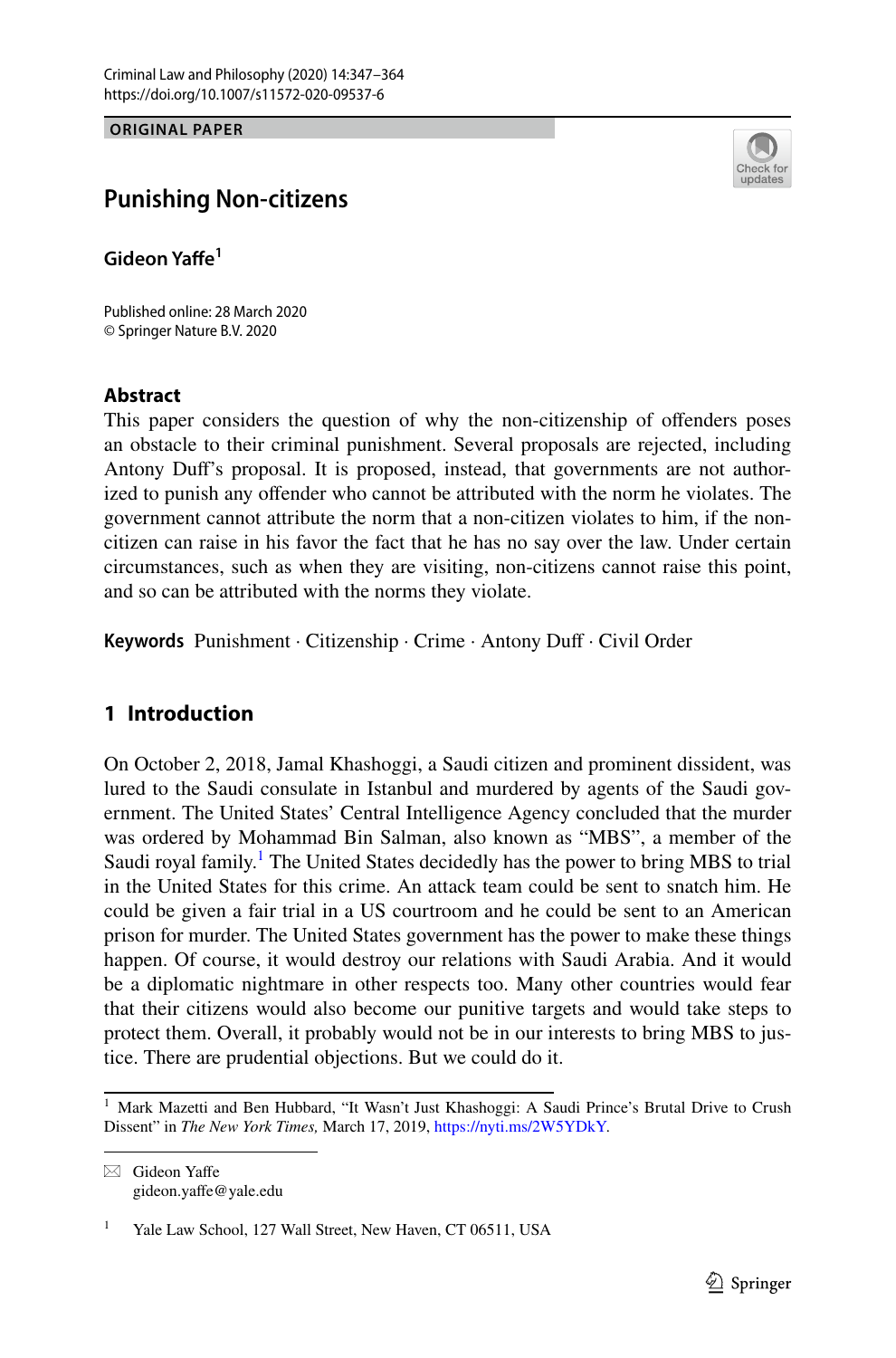The topic of this paper, however, is a decisive *non*-*prudential* objection to our punishing MBS: MBS is not a US citizen. For this reason, and in a sense that matters, the crime is not our business. It would be perfectly just to punish this grievous wrong, which meets the United States' statutory defnition of murder. But our laws do not govern MBS's behavior. It is not our job to make the world just to the degree that it would be were MBS punished. What all of this implies is that we lack the *authority* to do it, despite possessing the power.

On the surface, what was just ofered appears to be an instance of the following type of argument:

- 1. Punishment-Authority: Government G is justifed in punishing person D for crime C only if G has authority over D.
- 2. Authority-Citizenship: G has authority over D only if D is a citizen of the state, S, over which G is the government.
- 3. So: Governments are not justifed in punishing non-citizens for their crimes.

(From here forward, I'll be using the letters G, D, S and C in the ways they are defned here.) The problem is that the conclusion of this attractive argument is clearly false. We are perfectly justifed in punishing many non-citizens for their crimes; not MBS, but many others. In fact, every mature country on the planet is doing so right now; literally millions worldwide are currently imprisoned in countries of which they are not citizens for violating laws that are not theirs. And much of that punishment is no less justifed than the punishments of their citizen prisonmates. The solution, of course, is that at least one of the premises in the argument is false. The question is which one? Are governments justifed sometimes in punishing those over whom they have no authority? Or do governments have authority over non-citizens sometimes? And, more importantly: what can we learn from the answer about the bearing of citizenship on the government's authority to punish?

In his brilliant and profound book, *The Realm of Criminal Law*, R. A. Duff puts the issue I raise like this:

Very many of those who sufer or commit ofences, many of those who look to our criminal justice institutions for help or who appear in our criminal courts, are not citizens: they might live in the country, but not as citizens, or be temporary visitors. A criminal law for citizens cannot, it seems, be their criminal law: how then can it address them, and how can they hear it? (p. 119)

Duff is exceptionally sensitive to the import of ownership of the law—of its being *my* law—to the law's authoritative application to the behavior of particular people. In the frst instance, laws are addressed to citizens and this fact about them is an important part of the explanation for why governments are justifed in punishing those citizens who violate the law. Duf is also aware, as is clear in this passage, that the problem of interest survives the following obvious observation: when G is justifed in punishing D for C, despite the fact that D is not a citizen of S, the crime is in some way what I will call "citizen-involving". The crime was committed on S's soil, or its victim was a citizen, or something like that. The citizen-involving nature of the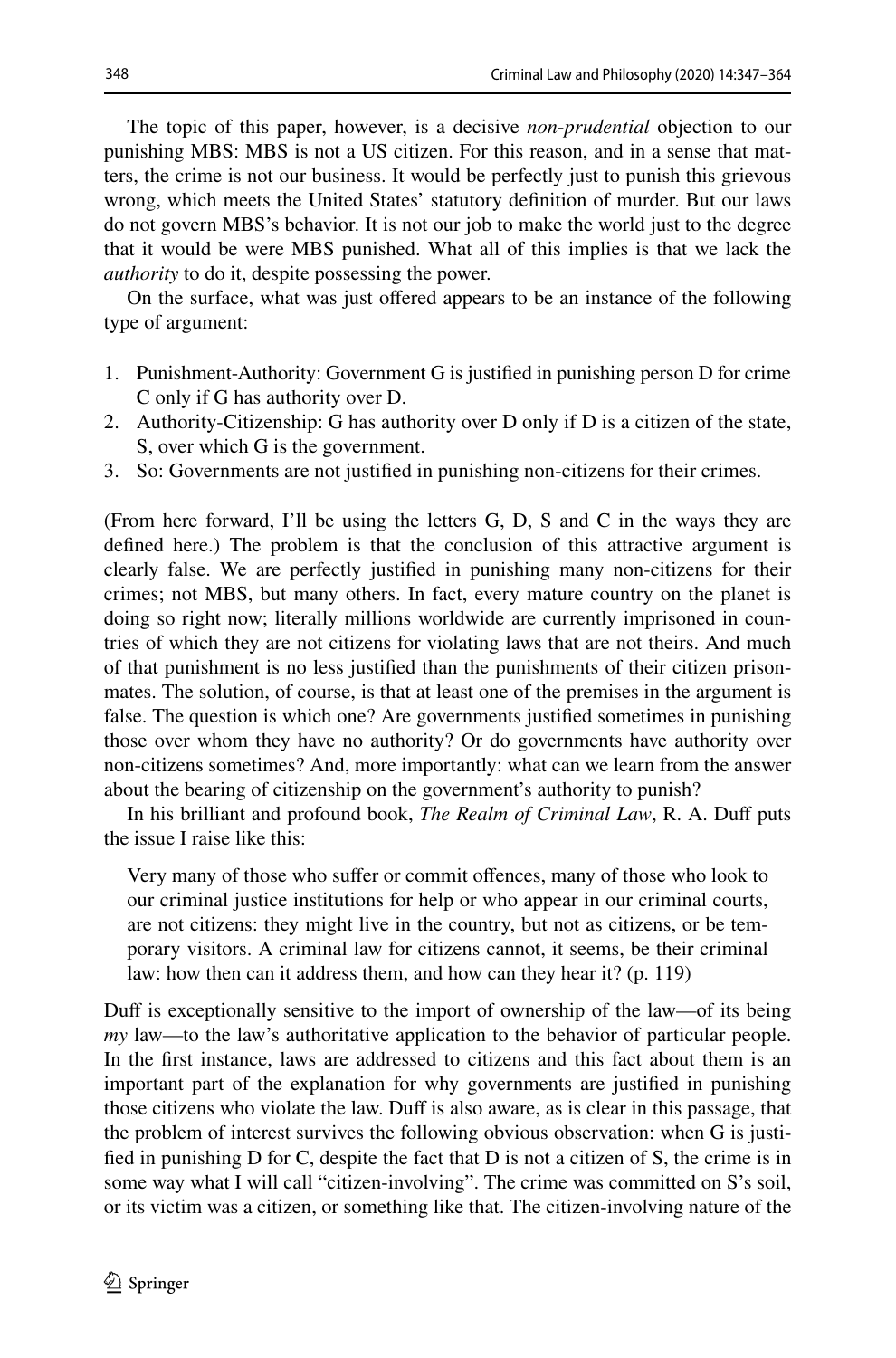crime can make it the case that the perpetrator is in the law's purview. But, still, citizenship matters to the question of whether the government can permissibly punish; absence of citizenship is an obstacle to justifed, authoritative punishment, even if the obstacle is overcome thanks to the citizen-involving nature of the crime.

We could put this observation in the framework of our short argument by saying that either Punishment-Authority, or Authority-Citizenship is false when C is citizen-involving. Either G is justifed in punishing people over whom it has no authority when their crimes are citizen-involving, or else G has authority over non-citizens when their crimes are citizen-involving. But even granting that one of these two things is probably true, we are nonetheless left with the observation that while other ways in which a crime is related to citizens might override or outweigh the obstacle to justifed punishment imposed by the perpetrator's lack of citizenship, *lack of citizenship is an obstacle to justifed punishment*. The question is what we can learn about the authority to punish from this fact.

Note that the issue here is not just the abstract one just identifed; there is also, in the neighborhood, an issue of immediate practical importance. The reason is that *every* crime, no matter where it is committed or by whom, bears *some* relation to S's citizens. States do not live in alternate universes. Khashoggi wrote regularly for the *Washington Post*, an American publication. Many American citizens were deprived of the opportunity to read the essays he would have written, thanks to his murder. That fact does not make his murder America's business, however; it does not make MBS's crime citizen-involving in the sense of relevance. Why not? Without an answer, we do not know why MBS is out of reach, while those non-citizens in American prisons are not. Similarly, if the weapon used in Khashoggi's murder were American-made, or even gifted to the Saudis by the US government, that would not bring the crime under the purview of American law. Again, why not? Why could the US government not, on those grounds, snatch up MBS and throw him in an American prison? In order to know what relations between D's crime and S's citizens outweigh or override the obstacle to justifed punishment posed by the fact that D is not a citizen we need to know what kind of obstacle non-citizenship poses. We need to know why lack of citizenship provides a pro tanto reason against authoritative punishment.

It is important right here, at the outset, to forestall a certain way of thinking of this issue that, I believe, hides the matters of central philosophical importance. One might think that the entire issue is exhausted by the concept of territoriality and its link to sovereignty. One might think, that is, that our law can reach non-citizens to the extent that those non-citizens, or their behavior, is not *citizen*-involving, but *territory*-involving. And one might further think that territory sets boundaries to authority not for reasons that are linked to the authority to *punish,* in particular, but merely through the need to respect sovereign boundaries in order to have one's own sovereignty respected. That is, to claim sovereignty is to commit oneself to respect the sovereignty of others who also make the claim. One might think that reciprocal respect among sovereigns is a principle of prudence: we leave MBS alone because we want our citizens to be left alone by Saudi Arabia—and not just when it comes to criminal punishment, but when it comes to anything else that the Saudi government might fnd it useful to do to our citizens. We do not want the Saudi's to make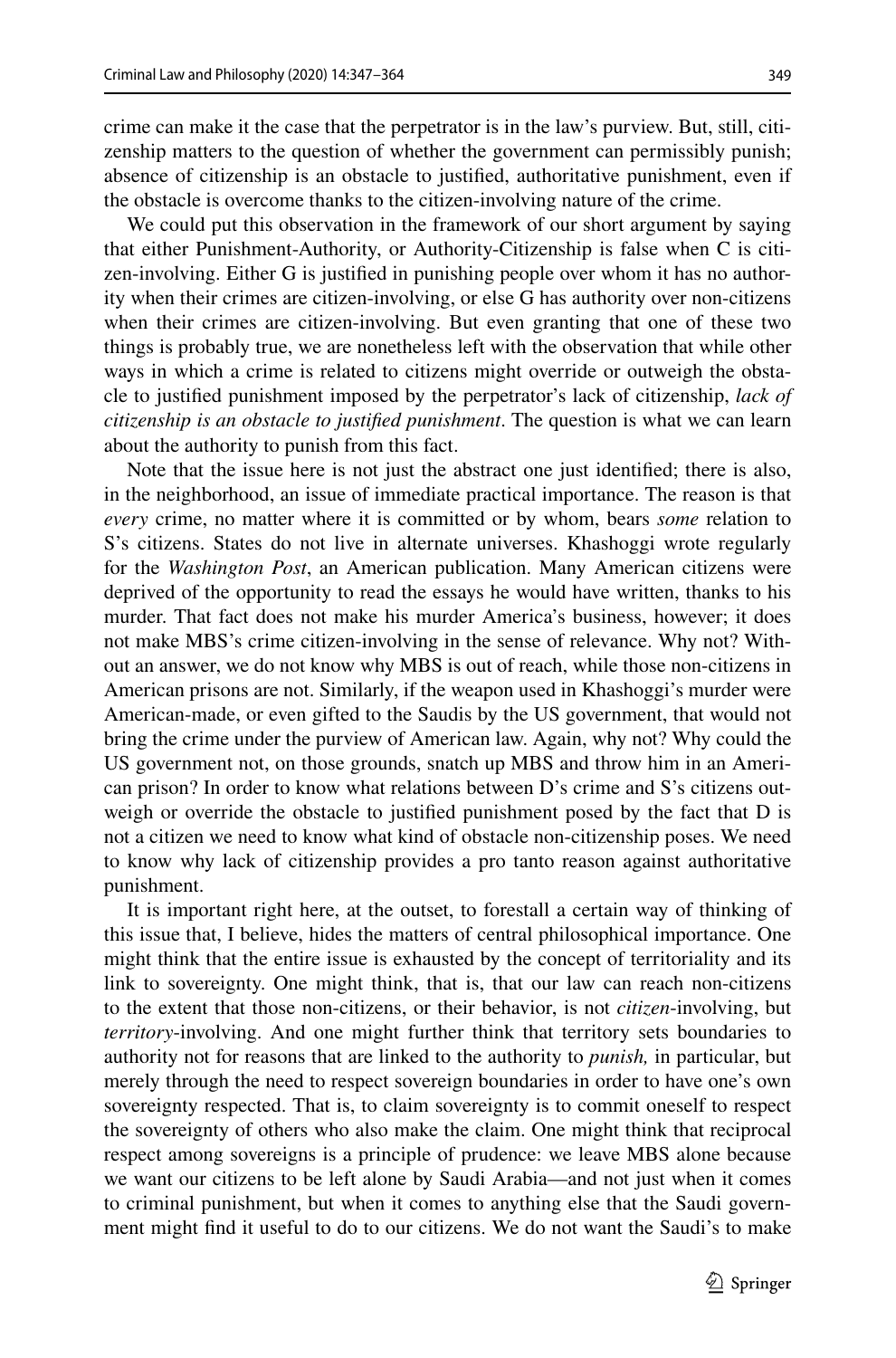demands—not even inefectual demands—about how our citizens should live, and so we let Saudi citizens live as they choose, even when we vehemently object to how they live. Or one might think that the principle of reciprocal respect is built into the very idea of sovereignty. Perhaps the act of claiming sovereignty is efective only if accompanied by respect for sovereignty, which in turn brings with it a need to see the claims of other sovereigns as setting bounds to one's own sovereign authority. But whether the principle is one of prudence or has deeper roots, territory becomes a convenient conventional way to delineate boundaries among sovereign authorities—boundaries that are required to give practical efect to the principle of reciprocal respect.

I do not want to deny the need for each sovereign to respect the authority of other sovereigns, or the usefulness of territorial connection to helping us fulfll that need in a world, like ours, with multiple sovereigns. In fact, this might provide sufficient reason not to take steps to bring MBS to justice. But it does not exhaust the relevance of citizenship to the legitimacy of criminal punishment. That is, the power to punish, I claim, and hope to demonstrate, is special: there are additional reasons for governments not to *punish* non-citizens that are not exhausted by the need to respect the authority of other sovereigns outside of our territory.

It will be useful going forward to have in hand another example illustrative of the phenomenon I am aiming to understand. It is a crime in North Korea, defned by statute, let's imagine, to speak ill of Kim Jong-Un. An American and a North Korean each speak ill of Kim Jong-Un, and they do so in their respective countries, the North Korean in North Korea, the American in the United States. The North Koreans bring both to trial. Both are convicted on sufficient evidence and placed in a North Korean prison. There is much wrong with both punishments: most notably, this kind of behavior shouldn't be a crime and North Korean trials probably aren't fair. And North Korea violates the sovereignty of the United States in bringing the American to trial. But isn't there a further problem with the punishment of the American that does not attend the punishment of the North Korean? Isn't the fact that the American is not North Korean an objection to North Korea's punishment of him that has its own independent weight? The American ought to be able to defend himself by noting that he is not a North Korean citizen, while the North Korean is not owed any such avenue of defense. In saying this in his defense, the American is not simply speaking up for his country's sovereignty; he is speaking for himself. Even if his country were disinclined to object on his behalf—even if America is happy to tolerate this failure to respect its sovereign authority—he would still have an objection. The problem is not that he is an American; the problem is that he is *not* a North Korean. While this example offers little more than an intuition pull, I think it pulls powerfully. What we need to explain is why the ofender's lack of citizenship provides a pro tanto reason in favor of the claim that the punishment is unjustifed, a reason that is sometimes outweighed or overridden.

Section [2](#page-4-0) explains why those who hold the plausible view that moral desert is at least part of what justifes punishment cannot productively use that fact to provide an account of citizenship's bearing on justifed punishment. The basic problem is that moral desert is insensitive to political arrangements of the kind that determine who is and who is not a citizen. Section [3](#page-7-0) explains why Duff's account,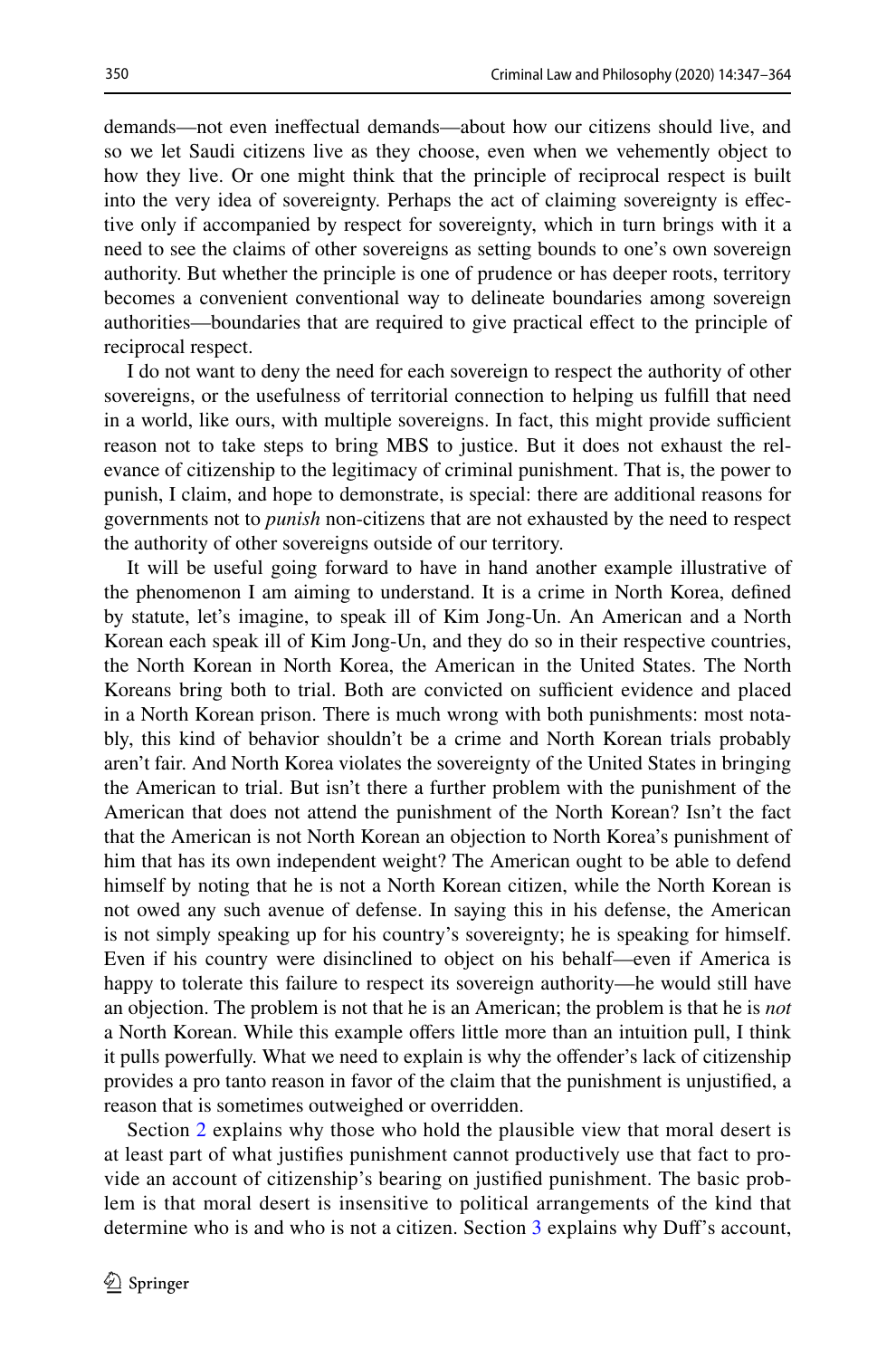ofered in *The Realm of Criminal Law*, despite its attraction, also falls short. The problem is that the content of what Duff calls "the civil order" is not sufficiently restricted to explain how non-citizenship is a prima facie obstacle to its violation. It would be perfectly possible for a country to adopt a conception of the civil order under which crimes by non-citizens are in violation of the civil order, even when they are not citizen-involving. And yet, still, non-citizenship provides an obstacle to punishment, even by such states. Section [4](#page-10-0) propose an alternative account. Under the view I propose, D's lack of citizenship is a decisive objection to G's punishment of him, even if the crime is citizen-involving, *provided that D can raise the objection*. Non-citizenship status is a decisive objection, when it can be raised, but there are circumstances in which non-citizens cannot raise it. In fact, there are various ways in which the fact that a crime is citizen-involving undermines a non-citizen's right to use his non-citizenship in his defense. As we will see in the conclusion, this view brings with it a conception of government authority under which governments are authorized to act as if real and present obstacles to their authority were absent, provided no one has a right to bring those obstacles to their attention.

### <span id="page-4-0"></span>**2 Moral Desert and Citizenship**

Retributivists hold that, all else equal, wherever we fnd a diference in the degree to which we are justifed in inficting a given punishment on D1 and on D2 we also fnd a diference in what punishments they deserve. If we are on frmer ground in sending D1 to prison for a year than we are in sending D2, and all else is equal, it is because D1 is more deserving of this punishment than D2. Seeming counterexamples to this claim are to be accommodated, thinks the retributivist, by asserting one of three things: (1) the two agents do not actually, despite appearances, difer in the degree to which they are justifably punished, or (2) all is not equal in the putative counterexample, or (3) the two agents are not actually equivalent in desert, despite appearances. For instance: Say D1 and D2 are equally responsible for committing the same heinous crime, but D1 leaves behind copious evidence while D2 leaves none. So they difer only in the degree to which they can be *proven* to have committed the crime. The retributivist might say that they are equally justifably punished by government G; after all, the quantum of retributive justice that is produced by punishing D1 is also produced by punishing D2. But if the retributivist grants that it will be more justifiable to punish D1 than D2—since we are justified in punishing only those who can be proven to have done something worthy of punishment—the retributivist might assert that this is no counterexample to his claim since all else is not equal. For all else to be equal, there must be equal evidence of D1's and D2's crimes. Or, alternatively, the retributivist might adopt an evidence-relative conception of desert under which D1 deserves the punishment more than D2 does since there is more evidence of his crime.

Can the retributivist employ this strategy to accommodate the case of the American and the North Korean both of whom are punished by the North Korean government for speaking ill of Kim Jong-Un? The retributivist cannot plausibly say that the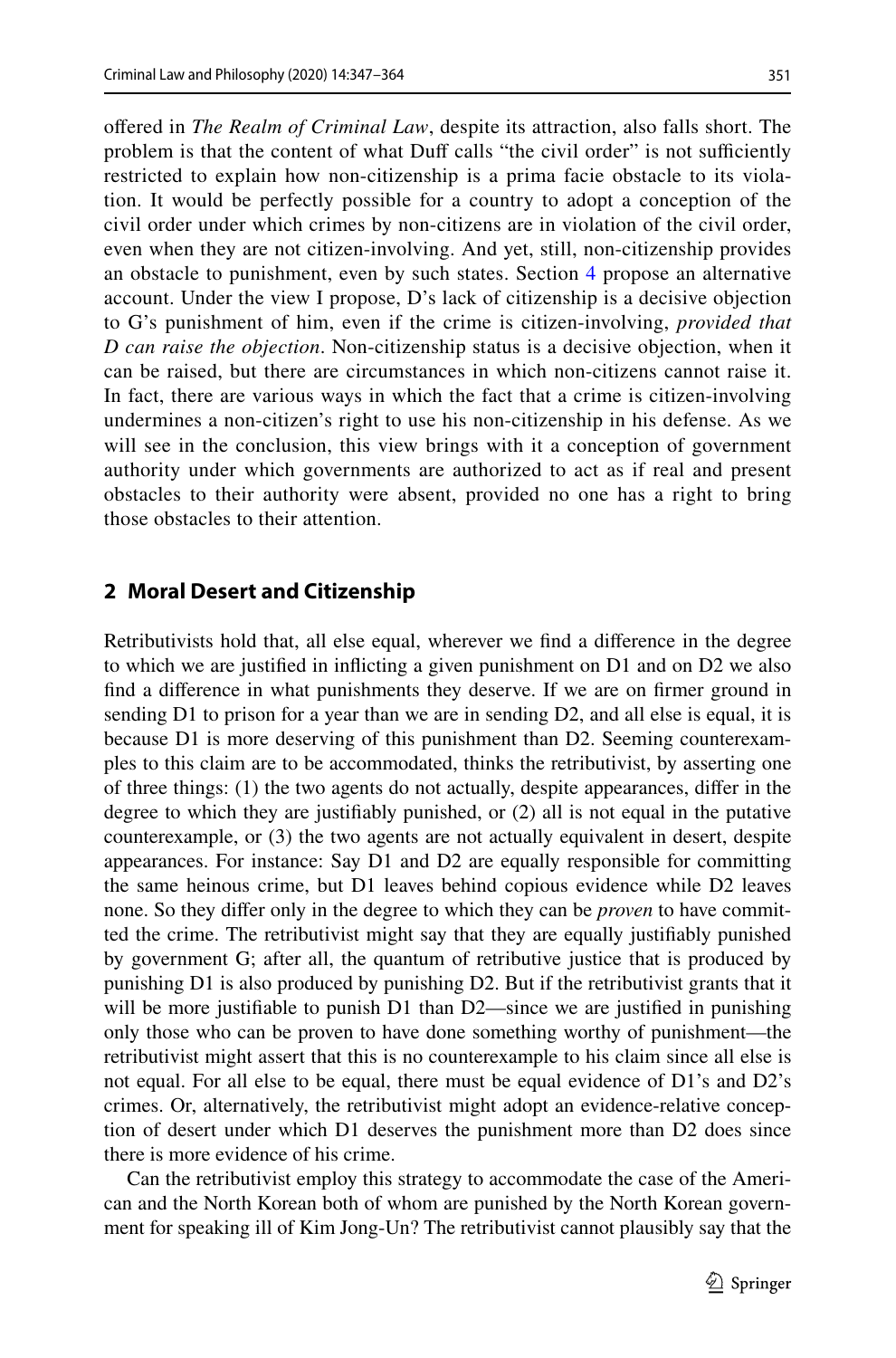North Korean government is on equally frm justifcatory ground in the two cases. I take it, anyway, as a datum to be explained that the punishment of the North Korean is more defensible (or, anyway, less indefensible) than that of the American in this case. So the frst approach is out. What about the second? If the retributivists insists that all else is not equal when D1 and D2 are not both citizens of S, she gives up any efort to explain how citizenship bears on the justifcation of punishment. This has to be explained through the use of some resource other than desert. There's no objection to retributivism in this observation, of course. The retributivist need not hold that *the only* thing that bears on the justifcation of punishment is ofender desert. The retributivist can grant, for instance, that when many innocents would sufer in order to give someone what he deserves, it's impermissible to do so. What the retributivist cannot avoid saying—what is essential to retributivism as such—is only that desert supplies the justifcatory reason for punishment, when punishment is justifed. That point is compatible with granting that some unjustifed punishments, punishments that it would be wrong to issue, are deserved. Still, if we are seeking from the retributivist an illuminating description of citizenship's bearing on the justifcation of punishment, this leaves the third option. That is, the retributivist's best bet is to insist that the American and the North Korean are not equally deserving of the punishment inficted by the North Korean government. But why would that be? Why would citizenship make a diference to desert?

It seems to me that the best hope for supporting this idea is to assert that the American and North Korean have not committed the same *wrong;* the North Korean's is more grievous, and so more deserving of punishment. Put intuitively, we might say that the North Korean has done something contrary to the behavioral demands of *his own nation*, he has engaged in *betrayal*, while the American has not. Only where there is an expectation of loyalty can there be betrayal, but North Korea can have no legitimate expectation of loyalty from the American. So, on this view, citizenship matters because there is a moral reason to be loyal to one's nation—to the nation, that is, of which one is a citizen.

While I fnd it implausible, on its face, that there is a *moral* reason to do what one's country demands, even when it demands that one refrain from morally permissible or even morally required behavior, like speaking ill of Kim Jong-Un, the more important point is that the position is as exactly as defensible as the claim that there is a moral obligation to obey the law as such, rooted in something like gratitude. This claim has been thoroughly debunked.<sup>[2](#page-5-0)</sup> While we might have obligations of loyalty to those who are loyal to us, or who have protected our interests, it does not follow that we have an obligation of loyalty to our country. A despotic and exploitative regime like that in North Korea has not earned loyalty from its citizens. But, for all that, the North Korean government is on frmer ground in punishing its own citizens than in punishing Americans for the same behavior.

Perhaps, instead, the North Korean's disloyalty does not derive from a putative general moral obligation to be loyal to one's country but, instead, from something

<span id="page-5-0"></span><sup>2</sup> See, for instance, M. B E. Smith (1972) "Is There a Prima Facie Obligation to Obey the Law?" in *Yale Law Journal*, v. 82, pp. 950–76.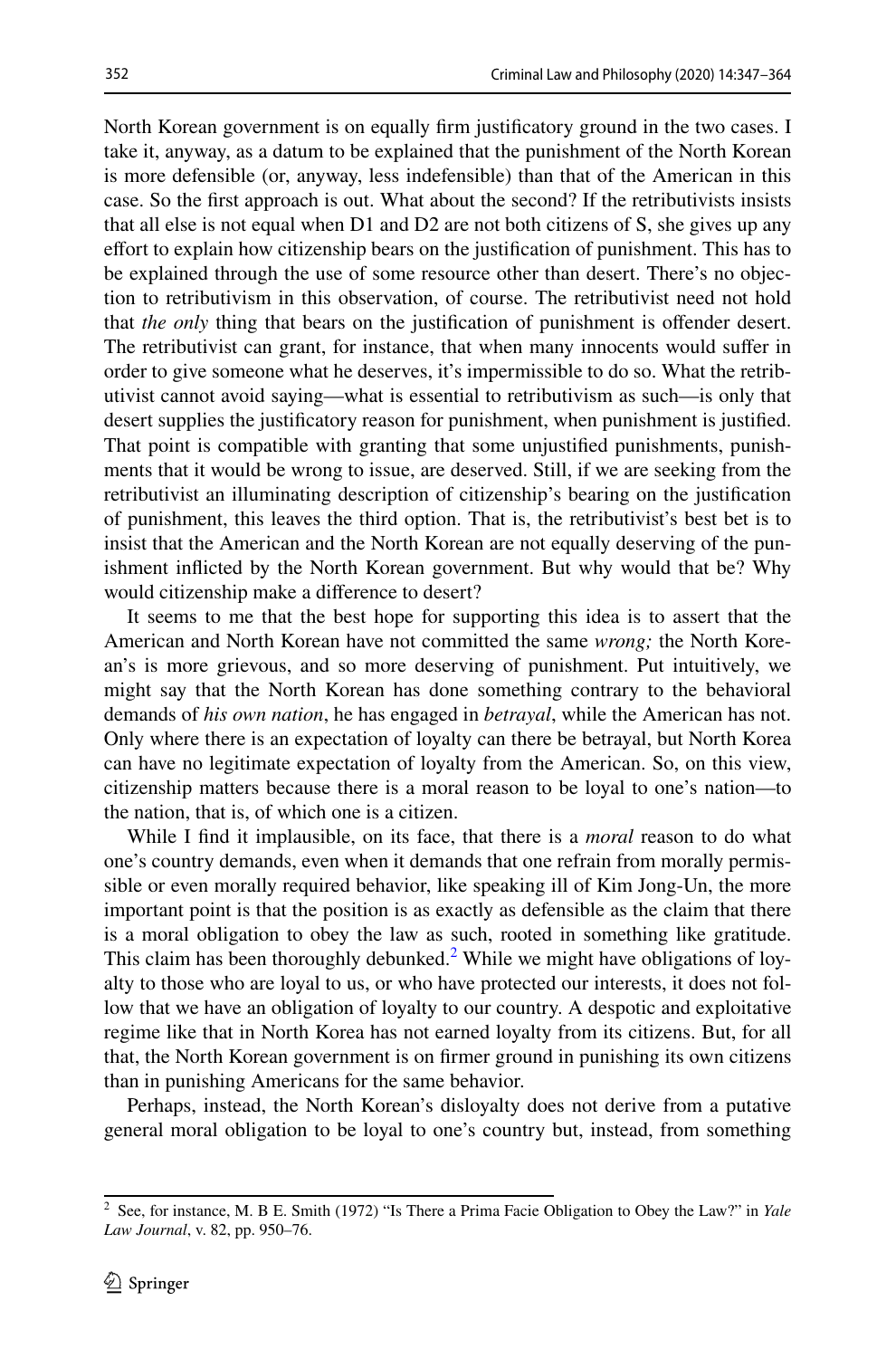specifc about what North Korea demands of its citizens. The North Korean government defnes legal wrongdoing through its statutes. Perhaps it defnes the relevant form of wrongdoing in such a way as to require more of its own citizens than it requires of others. Ultimately, it seems to me, this amounts to the claim that the (imagined) North Korean statute expresses the norm, "North Koreans should not speak ill of Kim Jong-Un." If this is the only norm that the statute expresses, then the American is not in violation of the norm; that is, he has not violated the North Korean law that he is charged with violating. Of course, the statute might express more than one norm. It might say, "No one should speak ill of Kim Jong-Un, but especially not North Koreans!" Either way, since the North Korean has acted contrary to a norm of North Korean law, and the American has not, we might on those grounds hold that the North Korean is more deserving of punishment than the American.

It strains credulity to suggest that the American laws against murder demand not just that no one should kill anyone else, but also, or even exclusively, that *Americans* should not. And so it strains credibility to suggest that the obstacle to our punishment of MBS comes from our own statutes. It also appears that if this story were correct, the obstacle to justifed punishment that non-citizenship imposes could never be overcome by the citizen-involving nature of the crime. After all, if the law only prohibits Americans from killing other people, then a non-American who kills someone on Fifth Avenue in New York has violated no American law and so would seem to be unpunishable by the American government which has authority only to enforce its own law.

A further and pressing question—pressing even if these other problems can be overcome—is whether the proposed story explains what we sought to explain. What we wanted to know was why non-citizenship provides a pro tanto reason against punishment; it speaks against punishment's legitimacy, even if, in the end, the voices in favor are louder. The proposal we have been reduced to is that this is because laws make demands of citizens that they don't make of non-citizens. The problem is that this is contingent in a way that the obstacle to punishment posed by citizenship is not. The fact that the American is not a citizen of North Korea also speaks against the legitimacy of punishment for his violation of the demand that no one, no matter what their citizenship, should speak ill of Kim Jong-Un. While the North Korean may also have violated *other* demands made by North Korean law, demands that only citizens can violate, we can set those aside and narrow our gaze to the demand that both the American and the North Korean violate. With respect to *that* violation alone, North Korea is on weaker ground in punishing the American than the North Korean. We still do not know why. What we can conclude, at this stage, is that the bearing of moral desert on the justifcation of punishment—which is the fact emphasized by every form of retributivist theory—cannot help us to explain why citizenship matters to the justifcation of punishment.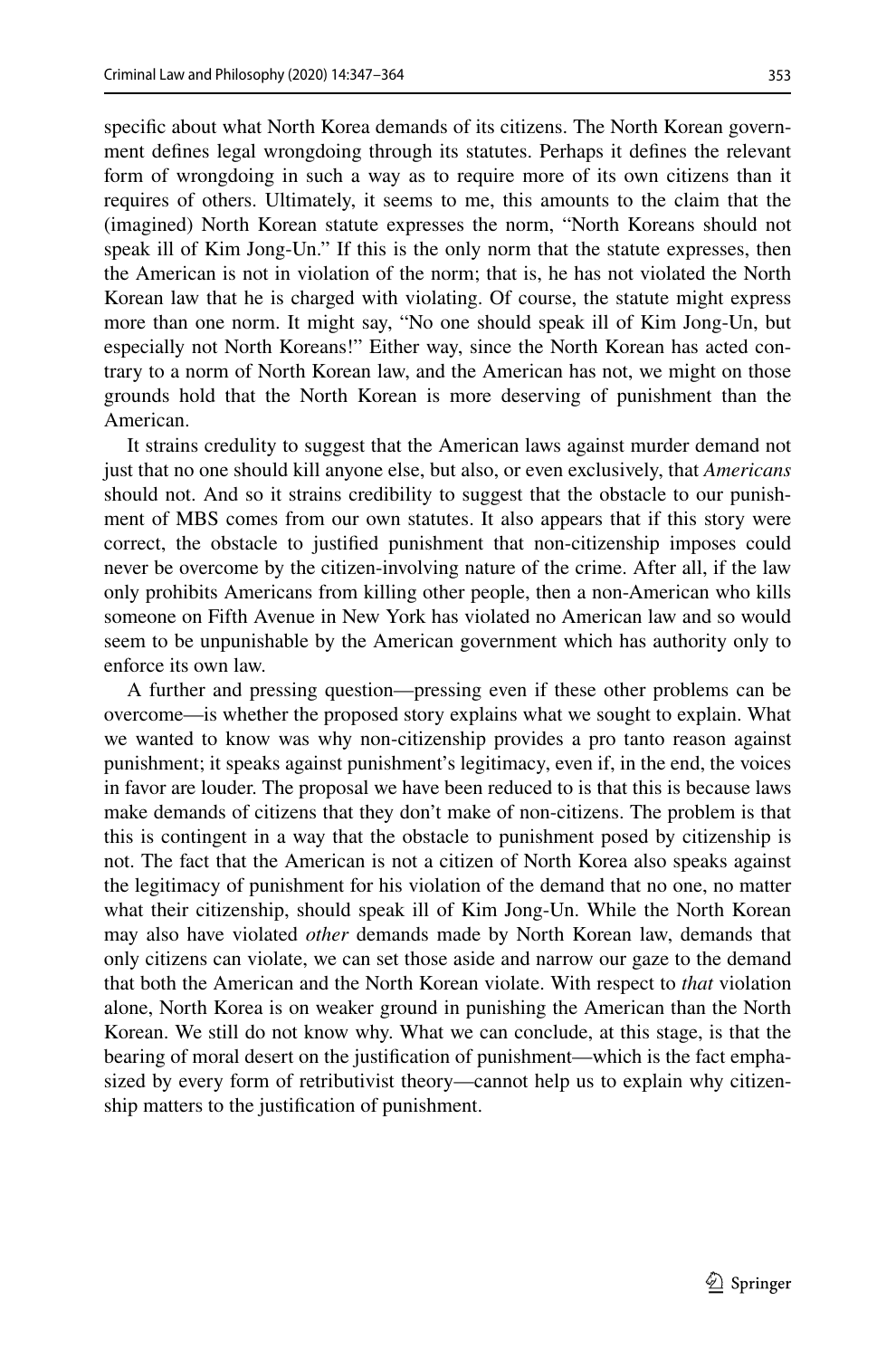# <span id="page-7-0"></span>**3 Citizenship and the Civil Order**

In *The Realm of Criminal Law*, Duf also reaches the conclusion that retributivists cannot provide an adequate explanation for the bearing of citizenship on punishments imposed through the exercise of legitimate state authority. Duf's own alternative position is rooted in his idea of the "civil order". Duff describes what he means by this term in many places in the book. Here is one typical statement, taken from the very beginning of the book:

[A] polity's civil order consists in the normative ordering of its civic life— of its existence as a polity. That normative ordering is structured by the set of goals and values through which a polity constitutes itself (its members constitute themselves) as a political community (p. 7).

As I see it, the crucial idea here is that of a *normative* ordering. Imagine that you had a sequence of token events, E1, E2…En. A *descriptive* ordering of that sequence would consist of general principles identifying patterns in which these events in fact unfold. So, for instance, it might be part of the descriptive order that no mammal eats its young. If that is indeed part of the descriptive ordering, then for each Ei which is an instance of an animal eating its young, if there are any, it would also be true that the animal in question is not a mammal. By contrast, a *normative* ordering is, similarly, a set of principles of this kind, but they do not purport to describe how the sequence of events in fact unfolds, but instead how it *should*. These principles thus provide grounds for a certain form of criticism of the sequence of events to the extent that it fails to conform to the principles of the normative order. If it were a principle of the *normative* order that no mammal eats its young, then if there is an Ei which is an instance of a mammal eating its young, the sequence falls short of a normative standard; and to the extent that there are, for instance, events that prevent a mammal from eating its young, or in some other way rectify instances of mammals eating their young, the sequence exhibits norm compliance, or adherence. It gets closer, in such cases, to exemplifying the normative order.

Notice that the question of whether there is conformity or disconformity with a normative order is always raised about a given sequence of events. So there are in general two ways for an event Ei to be shielded from the criticism that it discords with a normative order: either it complies, or else it is not legitimately included among the events that are to be assessed for compliance with the normative order. A glass breaks. Is that event in discordance with the norm that no mammal shall eat its young? We can either say "no" because it not an instance of a mammal eating its young, or because it's not the kind of event that is to be assessed with this norm.

Duf's idea of the civil order, I take it, is the set of normative principles of a group of people that has the further and important feature of *constituting* them as a polity. That is, at least part of what it is for that group of people to be a polity is that that set of normative principles applies to them; their behavior is part of the sequence of events that is to be assessed for conformity or disconformity with the included normative principles. The civil order thus both claims people and excludes people. It claims them to the extent that under the norms included in the civil order,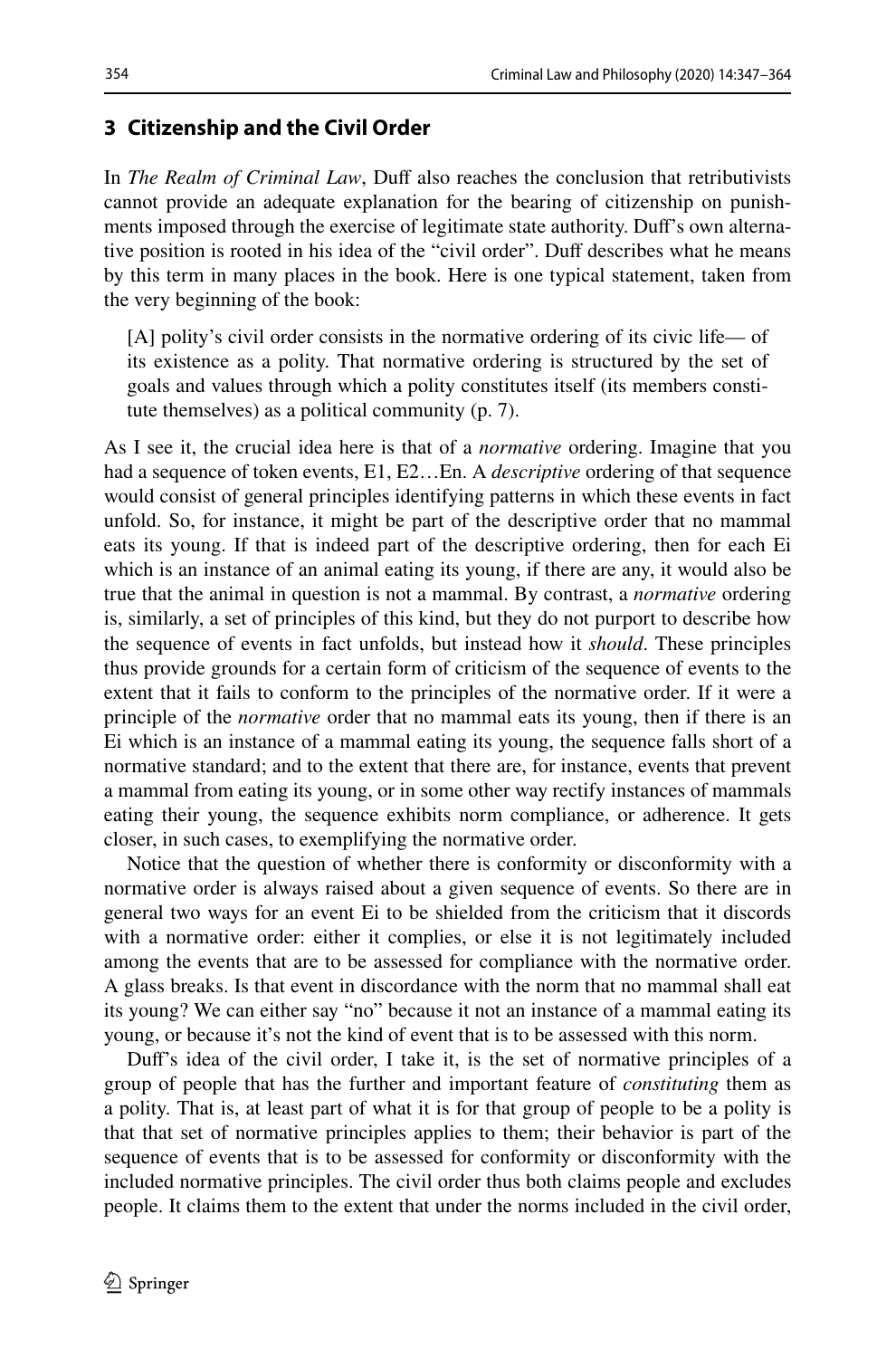their behavior matters to the question of whether the world is in accordance or discordance with the civil order; and it excludes people to the extent their behavior is irrelevant to the question. People who are claimed in certain domains of behavior, and so are on those grounds members of the polity, are not claimed in others; only some of their behavior is relevant to the question of whether there is conformity with the set of normative principles that make up the civil order. The distinction between these two types of behavior is the distinction between the private and the public. Private behavior is behavior performed by a member of the polity that is irrelevant to the question of whether the totality of behavior conforms to or violates the civil order. If the civil order includes no norms about consensual sexual practices occurring behind closed doors, then such behavior, when performed by someone whose behavior is relevant to the civil order in another domain, is private.

Duf outlines in detail the huge variety of norms that can be included in the civil order—legal, moral, formal, informal, and so on. He also describes the mechanisms through which they become part of the civil order—through the adoption of constitutions, the passing of statutes, through ordinary daily practice, through convention, and so on.

From the idea of the civil order it is a very short step to Duf's explanation for how citizenship matters to the legitimacy of punishment. The civil order claims the behavior of citizens, and claims the behavior of those who commit citizen-involving ofenses. It does not claim the behavior of non-citizens who commit non-citizen involving ofenses, like MBS's murder of Khashoggi. It is that simple. Put with reference to the short, challenging argument with which this paper began, Authority-Citizenship is false, Duff thinks. G has authority over a person if that person's conduct was in violation of the civil order. Citizenship is sufficient to meet this condition, but the condition is also met when C is citizen-involving. Here's Duf ofering an illustrative example:

If a wife-beater or 'honour' killer is visiting from a country where such conduct is morally and legally sanctioned, we should not say to him that he should respect our local conventions and obey our local laws whilst he is here; we should rather say that his conduct constitutes a public wrong for which we will call him to account if he commits it in our country. We do not call him to public legal account for that conduct if he commits it outside the ambit of our criminal law, since wife-beating or 'honour' killing committed abroad is not the business of our courts (p. 132).

For Duf "not our business" means "not in violation of the civil order". So the point is that the civil order does not just claim the behavior of citizens, but also behavior committed within the state's borders. Without a violation of the civil order, there is no behavior that the state is authorized to respond to with punishment; but citizenship is only required for violations of civil order to the extent to which the civil order is constituted so as to require it.

Chapter 4 of *The Realm of Criminal Law*, where Duff describes many of the most important contours to his idea of the civil order, is, as I see it, the book's most important contribution. I believe that there is such a thing as the civil order; I think it is essential to understanding the divide between the private and the public; and I've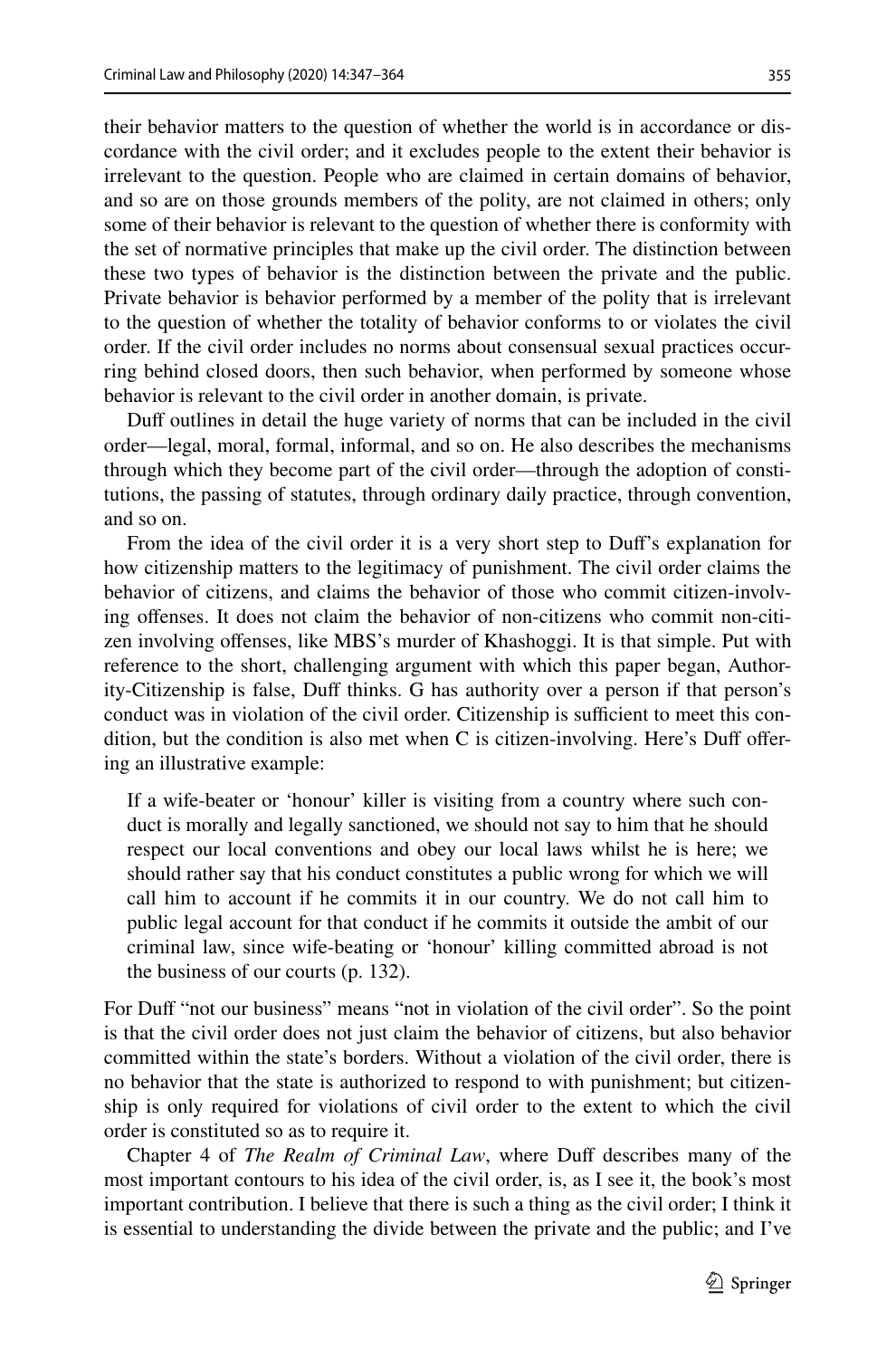learned an enormous amount from Duf's writings about what it is and how it comes to be. But I also think that it cannot do the work of explaining how non-citizenship provides a pro tanto reason against legitimate punishment.

There is a powerful objection to the view. To see it, return to the position canvassed at the end of the last section according to which citizenship matters to legitimate punishment because the norms expressed by statutes appeal to it—the North Korean statute bans *North Koreans* speaking ill of Kim Jong-Un. Recall that this position represented citizenship as relevant to the justifcation of criminal punishment only to the extent that positive law made it relevant. I claimed that this made it too contingent a matter. Non-citizenship is a pro tanto reason against punishment even for the violation of legally expressed norms that do not require it for violation, such as the norm that no one is to speak ill of Kim Jong-Un. How does Duff's position difer from this position? And do the diferences make Duf immune to this sort of criticism?

While there are diferences, I do not think they serve to protect Duf's position from this criticism. To the extent that the civil order includes norms that one can violate whatever one's citizenship, D's non-citizenship will be no obstacle to violating the civil order, and so will be no obstacle to G's punishing him for violations of S's laws. If polities face no constraints on the construction of their civil order—if any set of norms could potentially constitute the civil order of a polity—then it will follow that there may be polities that place no particular emphasis on citizenship and so, for them, non-citizenship is no obstacle to justifed punishment. But, again, this is to represent the bearing of citizenship on the issue as uncomfortably contingent. If the United States takes any murder anywhere to be a violation of its civil order—if it constructs its civil order so that a *universal* norm against murder is included in it—then the fact that MBS is not a citizen is no obstacle whatsoever to the United States' authority to snatch him from his home in Saudi Arabia and bring him to justice in a US prison. But we simply do not have the authority do that, and we cannot gain it by including citizenship-neutral norms against murder in our civil order.

One important diference between Duf's view and the view rejected on these grounds at the end of the last section, is that Duf is not focused, narrowly, on positive law. Positive law is one source of norms included within the polity's civil order, but there are several other potential such sources. But this diference does not shield Duf's position from the criticism. A polity could be wholeheartedly committed to bringing murderers to justice whoever they are, and where-ever they be—it could conceptualize all murders everywhere as breaches to its civil order—whether the source of that commitment is a practice, or a deeply held value, or a joint commitment, rather than a statute.

Perhaps Duff could appeal to the role that the civil order plays not just in regulating, but in *constituting* the polity in his defense of the proposed explanation for citizenship's bearing on justifed punishment. A polity is a collection of people bound by the fact that they are governed by the norms that make up the civil order. Anyone, therefore, whose conduct is so governed is part of the polity. That, it seems to me, is the force of Duf's constitutive claim. But this still does not help. Of all the various grades or types of membership in the polity, citizenship is special and serves to silence a form of criticism of being subjected to punishment—"The law I violated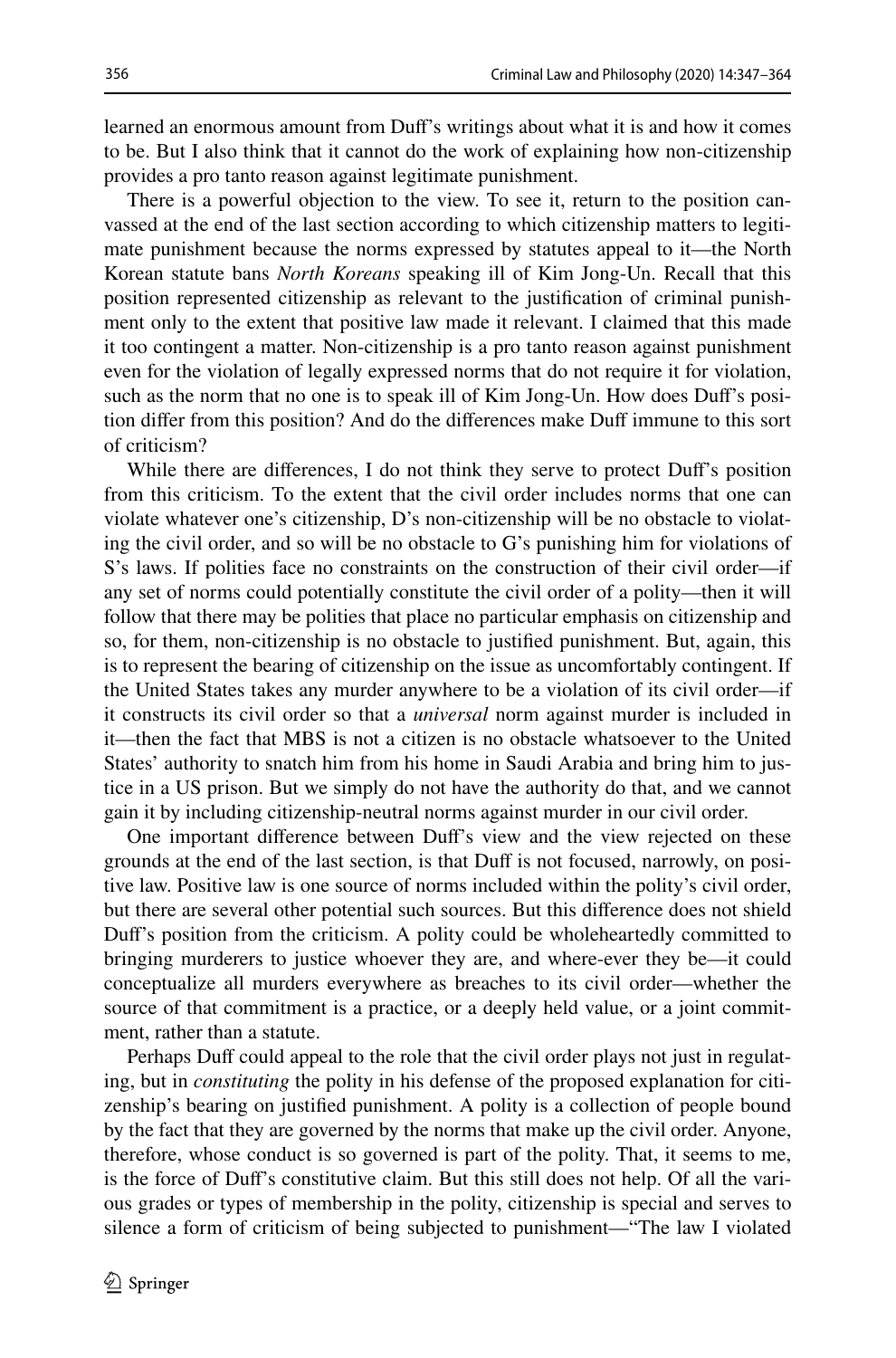isn't *my* law!" That complaint, voiced by a non-citizen, serves to weaken the grounds for the government's punishment of him, even if his conduct involves civil disorder. Even if they are included in the polity in the limited sense that their conduct is an instance of civil discord, non-citizens are not included in it as *citizens* are, and that fact provides a pro tanto reason against punishing them. If the United States' civil order is such that all murders everywhere are violations of it, then, in virtue of his violation of the civil order, MBS is part of the United States' polity. But so what? Even granting that, would the United States be exercising its legitimate authority in punishing him? It would not, but would, instead, be exerting pure power.

I conclude that Duf's concept of the civil order, as powerful and compelling a concept as it is, does not help us to explain why non-citizenship is an obstacle to justifed punishment.

#### <span id="page-10-0"></span>**4 Having a Complaint that You Aren't Permitted to Voice**

Up to this point, we have seen two appealing ways to explain the sense in which there is some explaining to do when the government punishes a non-citizen: the content of the law makes reference to citizenship, or the content of the civil order does. As we've seen, both approaches have a serious faw: they make the shielding power of non-citizenship as contingent as the content of either positive law, or the civil order. But since both of those things are contingent—either positive law or the civil order could include norms that are entirely universal in both what they prohibit and by whom, and so could prohibit the behavior of non-citizens even when their conduct is not citizen-involving—the obstacle to justifed punishment of non-citizens cannot come from them.

The temptation at this point to assert that there are moral flters on positive law, or moral flters on the norms included in the civil order, is powerful. Perhaps it's just wrong for the state to prohibit the non-citizen involving behavior of non-citizens; and perhaps when the state does this it fails to make law. But we know from the demise of natural law jurisprudence that this is not the right way to go. There just are no moral flters on the law. States can behave impermissibly in prohibiting certain types of behavior and, still, those behaviors become illegal. This can be true even if the state thereby prohibits morally permissible behavior, or even if the state thereby prohibits behavior that it would be morally wrongful for it to punish, or to respond to with any other form of coercive force. Law is one thing, morality another.

But given this strongly positivist stance, and given that non-citizenship *necessarily* provides a pro tanto reason against punishment, what explanatory tools are left? States cannot bypass the obstacle that non-citizenship provides, but its unavoidability does not derive from the fact that morality is unavoidable. So what does it derive from?

The necessity here is, I believe, metaphysical. It derives from the very nature of the act of calling to account. Duf is the most important theorist of criminal law to draw our attention to the fact that the most important activity—the defning activity, in fact—of the practice of criminal law is that of the government of a state calling offenders to account for their offenses. What the criminal law does, first and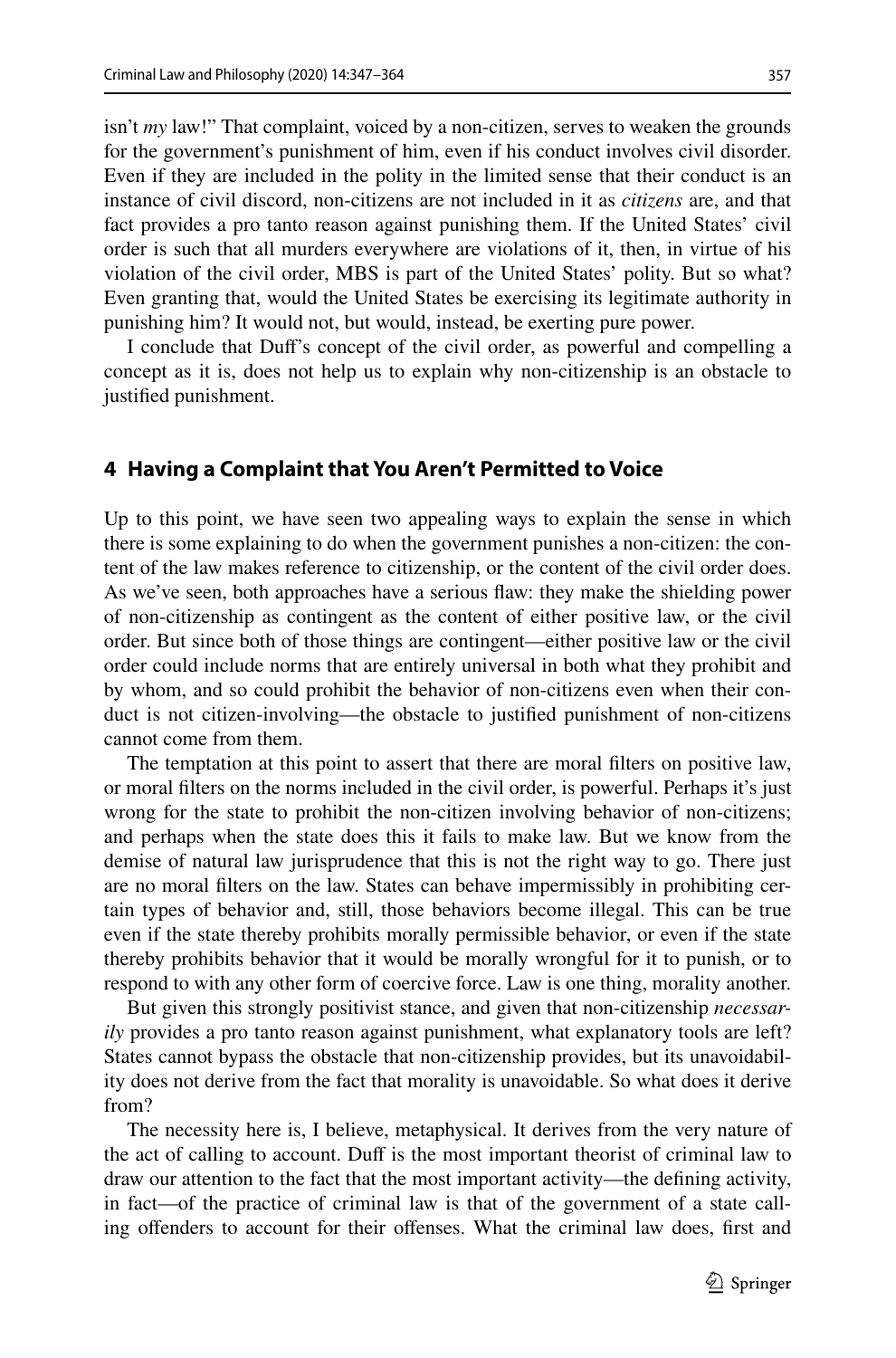foremost, is to demand an explanation for bad behavior, an explanation which the state shows it has the right to demand by providing evidence. But Duff focuses in his work primarily on what ofenders are legitimately called to account *for* and tries to use his illuminating views on that topic to explain, also, *who* can be called to account. *Who* can be called to account, Duf holds, is a function of the content of the civil order, which also settles the matter of *what* people can be called to account for. But, I want to suggest, a better approach is to hold that the civil order answers the *what* question, and sets the line between private and public wrongs, but does not entirely answer the *who* question. Granted, it does answer the *who* question *partially*: the civil order can and often does include norms that apply only to particular classes of people who are identifed in the content of the relevant norms. The civil order might condemn behavior by legal officials, or doctors, or those who have committed felonies in the past. When it does so, forms of conduct can become public wrongs that are private wrongs (at worst) when engaged in by those who are not members of the relevant group. But citizenship matters even when the norms included in the civil order are not limited in this way in their content. The reason, I suggest, is that to call to account is, necessarily, to claim the authority to condemn any offender who cannot permissibly offer a fact in his defense *even if it is a fact and speaks against his being subject to state power for his ofense*. I explain.

To see the point, start by refecting briefy on the obstacle to punishing the guilty when there is no legally admissible evidence of guilt. One might think that the problem is that *for all the government knows* the person is innocent. But it is possible for the government to know the person is guilty, and still have no legally admissible evidence; it might reach its conclusion on the basis of a coerced, but perfectly reliable confession, for instance. The coercion prevents the confession from being admissible. But it might still be sufficient to support the true belief in the offender's guilt. Why, in such a case, is the government barred from punishing? It is a distortion to say that the government has the authority to punish *the guilty*. Rather, the government has the authority to punish those *whom it is permitted to say* are guilty. The government lacks the permission *to say* this, even when it's true and known by the government, in that instance in which the government lacks admissible evidence that supports guilt.

That is, consider the following chart: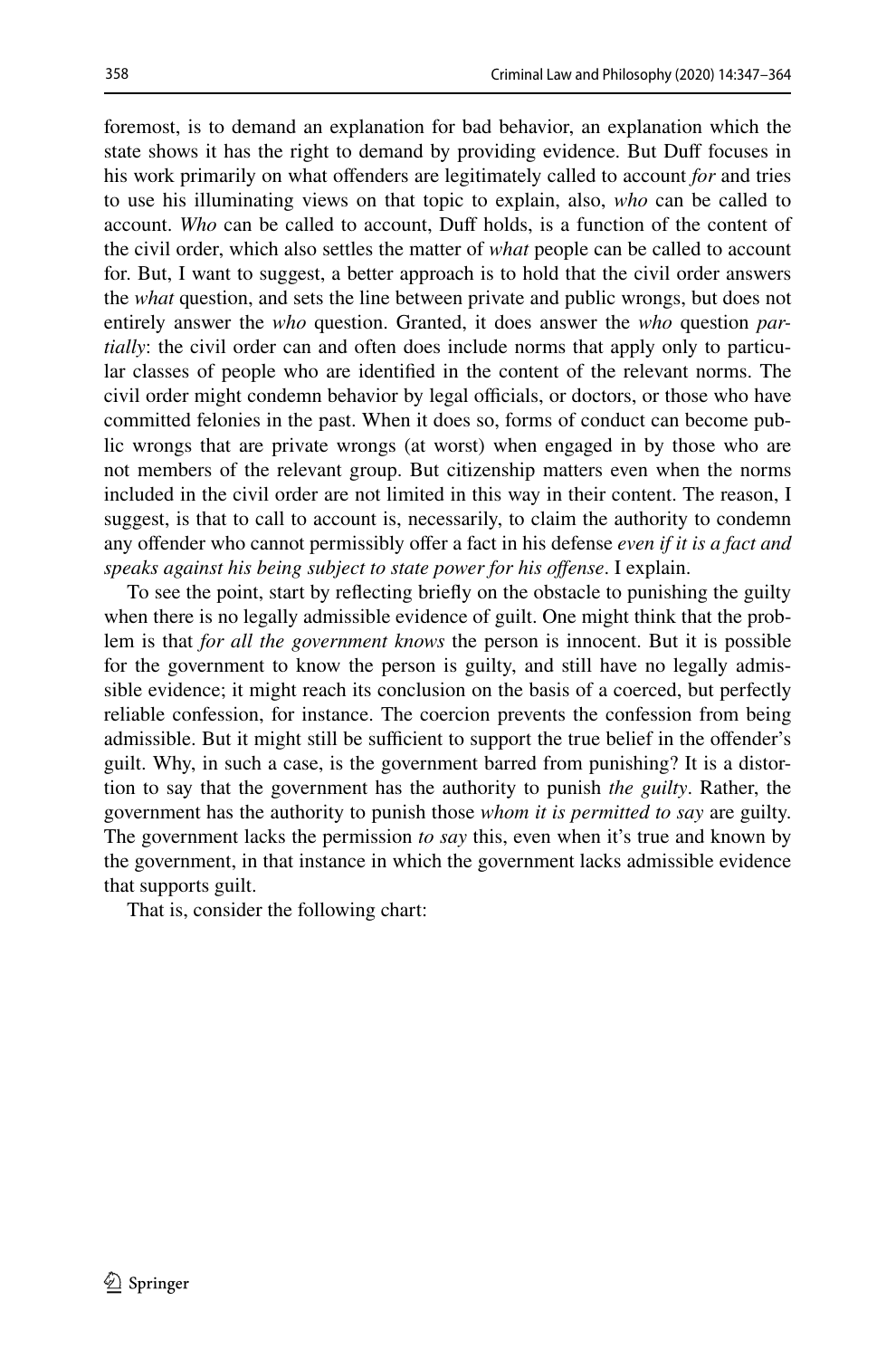|                                                                   |     | Is D guilty? |            |
|-------------------------------------------------------------------|-----|--------------|------------|
|                                                                   |     | Yes          | No         |
| Is there<br>sufficient<br>admissible<br>evidence of<br>D's guilt? | Yes | <b>YES</b>   | <b>YES</b> |
|                                                                   | No  | <b>NO</b>    | <b>NO</b>  |

Ceteris paribus, is the government authorized to punish D?

In the four primary boxes in this chart appear the answers to the question of whether the government is authorized (ceteris paribus) to punish D depending on whether he's guilty and whether there's sufficient evidence of his guilt. What we fnd is that the answer is a function solely of the answer to the question about evidence and not a function of the answer to the question about guilt. Government is not authorized to punish the guilty. If it were, then the answer to the question in the lower left box—where  $D$  is guilty but there's insufficient evidence of his guilt would be YES, but the answer is actually NO. And, if guilt were necessary for the government authorization to punish, then the answer to the question in the upper right box—where D is innocent but there's sufficient evidence of guilt—would be NO instead of YES. What we learn from this, I suggest, is that government authority is predicated on an evidence-relative conception of guilt, and not on guilt itself. Since the diference between what the evidence supports, on the one hand, and what the facts are, on the other, aligns perfectly with the diference between who the government is authorized *to label* guilty, or, equivalently, who the government is authorized *to say* is guilty, I conclude that the government authority of interest is the authority to punish those who the government has a license to label as guilty.

For any fact about a criminal defendant or a crime there are two questions of interest: Does the fact provide a reason not to punish? And, is the fact to be included among those that determine whether the government can label D guilty? My suggestion is that the fact of non-citizenship *always* supplies a reason not to punish. In fact, those who can voice this complaint have established an absolute bar against the legitimacy of punishing. No government is authorized to punish *anyone* who can voice this complaint. But, ceteris paribus, the government enjoys authority to punish anyone who *cannot* voice this complaint including those non-citizens who cannot voice it. Further, the citizen-involving nature of a non-citizen's crime—most typically the mere fact that it was committed in the state's territory—takes away the right to voice the complaint.

There are two questions here that are especially in need of answers. First, why does the legitimate voicing of the complaint, "This is not my law!" provide an absolute bar to the legitimacy of punishing? And, second, why does the citizen-involving nature of the crime take away the right to voice this complaint? The answer to both questions, I will now argue, is that that's how the act of calling to account works.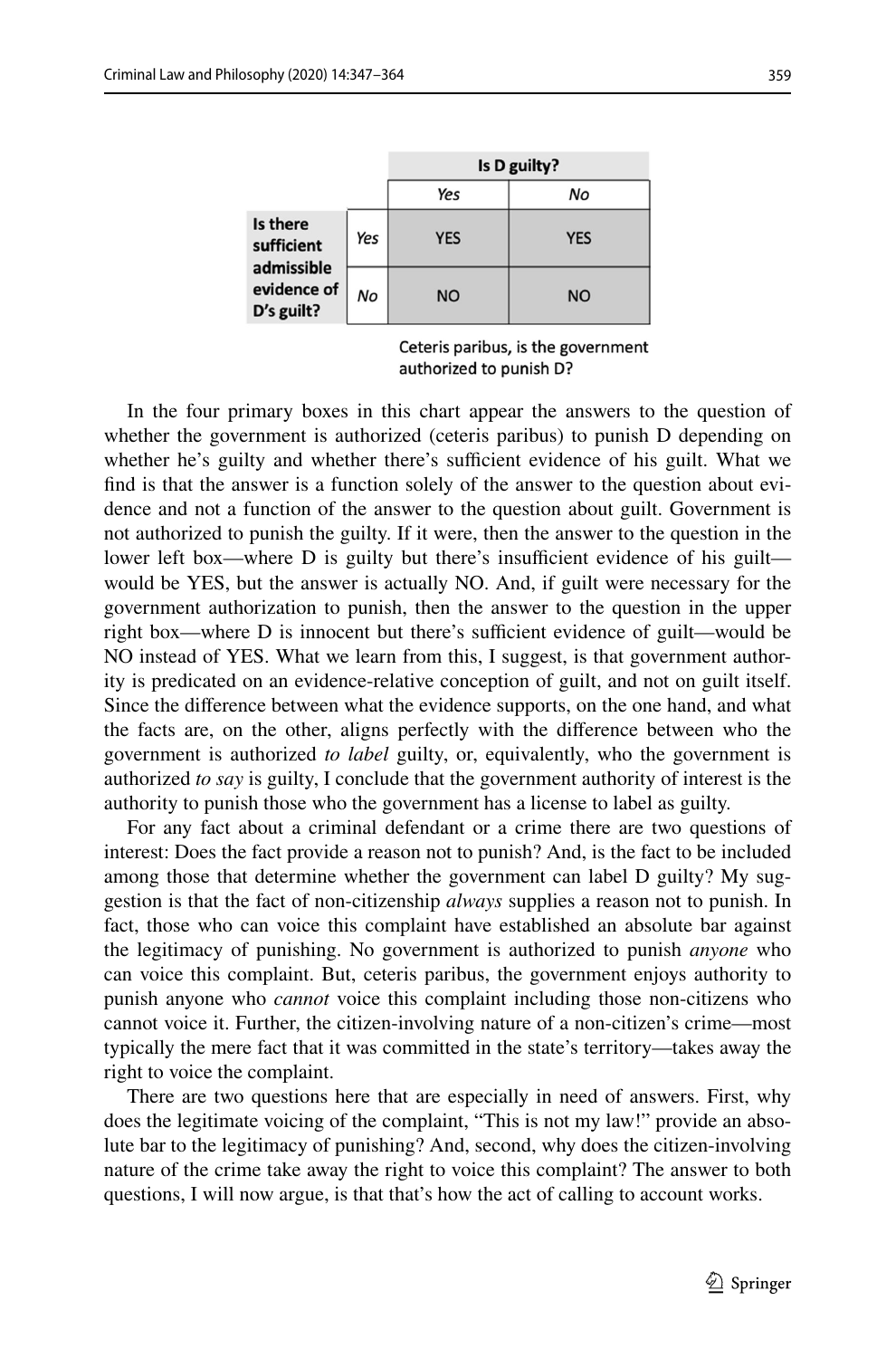Start with an observation: when G calls D to account for the fact that D C'd, a necessary condition for the performance of the act is that the norm "One ought not to C" is attributable to D, in a sense that I will describe. Imagine that someone comes up to you on the street and says, "I hereby call you to account for walking the street with laceless shoes!" This person implies that they believe that there is a norm, "One ought not walk on the street with laceless shoes," and that you are in violation of it. But if the person is not just condemning you for this act, but is *calling you to account*—that is, demanding that you *answer*—then he must attribute you with the norm. The reason is that answers that do not presume the validity of the norm are not of the form that is required for the act of calling to account. If you say, in response to this odd person's demand, "That rule does not apply to me!" you are not giving *an account* of the kind that he asked for. Another way to put it: if that answer is appropriate, and ends the altercation, then you were never called to account. At most, the person *tried* to call you to account, and failed because a condition necessary for the act, namely the attributability of the norm to you, was not met. Calling to account, as Duff emphasizes, is a social act, requiring that the parties to it are under normative pressure to behave in certain ways. Those who are called to account are under normative pressure to give a certain kind of answer. They are to say "But I'm wearing laces!" or "I can't afford laces!", or something else that involves the presumption that the norm in question is valid. They might not comply by this norm, but unless the norm applies to them, there is no act of calling to account. But the norm about how to answer applies only if the person is attributable with the norm the accuser claims he violated (in this example, the norm about laceless shoes).

I use this peculiar term "D is attributable with the norm" in order to capture a variety of diferent relations between D and the norm that are disjunctively necessary for the performance of G's act of calling D to account for violation of the norm. We attribute a norm to a person, such as the norm that one ought not to C, in many ways. First, and perhaps most frequently, we attribute this to D because (we believe) that he has a particular normative belief: he believes C-ing is wrong, for instance. When such a belief is attributable to D, so is the norm against C-ing. Often, we attribute this belief to D because there's reason to think that he's been behaving in a way that makes sense if D has the relevant belief.

Second, and more importantly for our purposes, we sometimes attribute a norm to D when we think that he had a hand in establishing the norm, and so cannot easily disavow it. This is distinct from the frst ground of attribution since people can play their part in establishing a norm of conduct that they do not believe in. One parent plays her part in establishing the curfew even though she really doesn't think that there is anything wrong with the teenager staying out later than that; but she does her part out of deference to her partner, or out of a need to draw an arbitrary line. In such cases, she can be attributed with the norm against the child's staying out past the specifed hour. This is why, for instance, her spouse can call her to account for failing to enforce the curfew.

Third, and most subtly, we attribute a norm against C-ing to a person when he can be attributed on other grounds with the following distinct norm: "One ought not *to disavow* the norm against C-ing." For instance, when a person has been living in a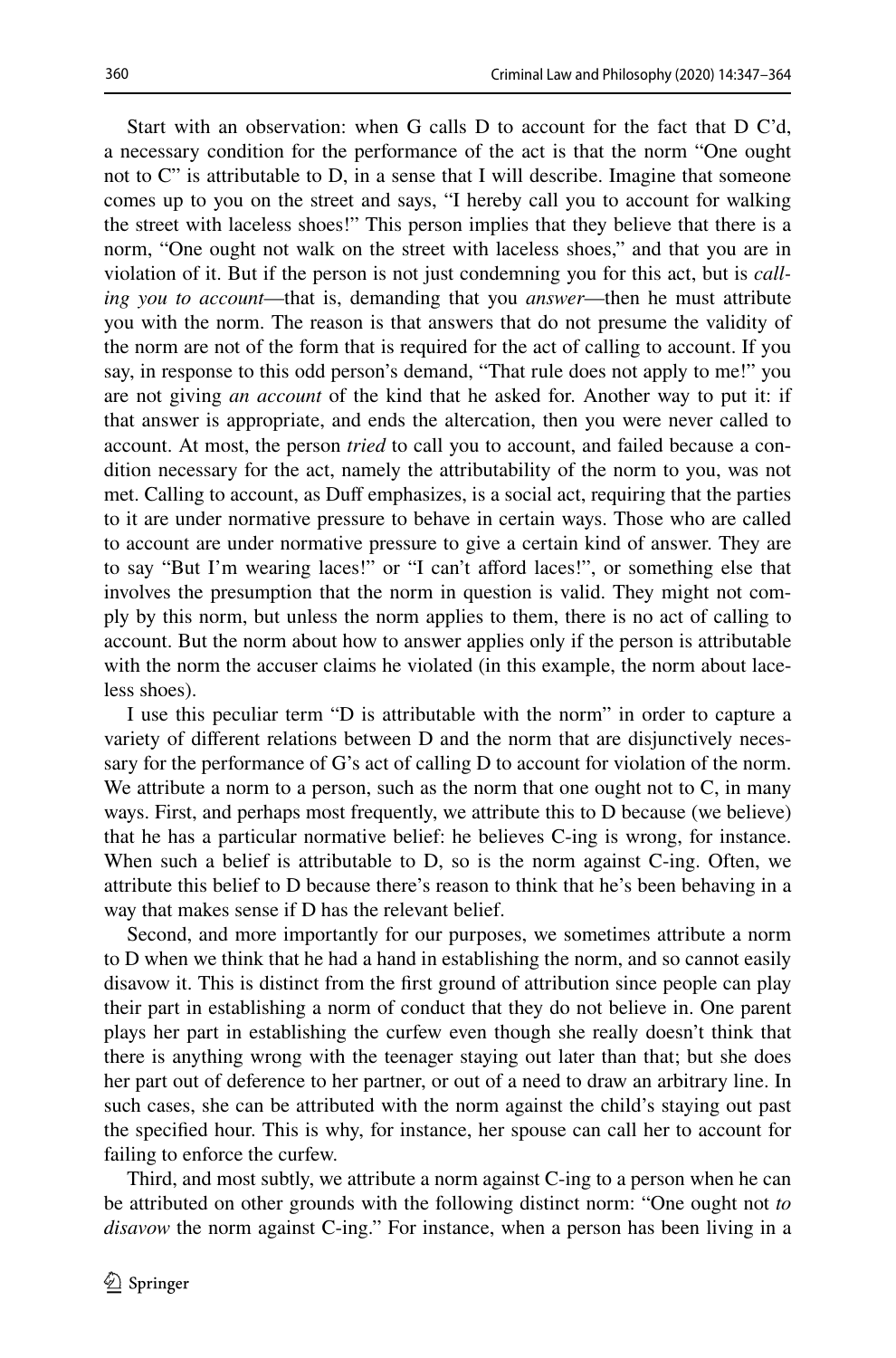361

group that is harmonious in part because the members of it do not disavow the norm against C-ing, he is often properly attributed with the belief that one ought not disavow that norm. He can therefore be attributed with the norm against disavowal. And, further, a person who can be attributed with the norm against disavowal can thereby be attributed with the norm against C-ing, *even when he neither believes that one ought not to C, nor had a hand in establishing the norm against C*-*ing.*

In *The Realm of Criminal Law*, Duf ofers a nice discussion of the position of visitors and guests with respect to the rules of the places they visit (pp. 122–127). In that discussion, I take him to be exploring this third sort of attributability of a norm to a person. The visitor is living, for now, among those who live together successfully in part by not disavowing the norm against C-ing, and so he can be attributed with the norm against disavowal. On those grounds, then, he can be attributed, also, with the norm against C-ing. This is a kind of "when in Rome" argument, but with this important diference: it is not that, when in Rome, one should abide by the Roman's rules; it is, rather, that when in Rome one shouldn't disavow the Roman's rules, even though they aren't one's own. And when one shouldn't disavow the Roman's rules, their rules are rightly treated as if they were one's own for purposes of being called to account.

To say that a norm is not one's own is to deny that it is attributable to one. If this is true, then it is not possible to call one to account for violation of the norm. It is not that it would be wrong to do so, or that it would be unfair to do so, or anything like that. It's not even possible. Various other things are possible even then: it is possible to disapprove, even to condemn. But calling to account requires that there is a demand for an answer with a particular form, a kind of answer that can only be given by someone to whom the norm in question is attributed. The demand for the right kind of answer can only be made of those to whom the norm is attributable, and so the attributability of the norm is necessary for performance of the act of calling to account.

We now have all the conceptual apparatus needed to answer our two questions, namely, why does anyone who can legitimately voice the complaint that the law is not his thereby have a shield to punishment; and why does a non-citizen who commits a citizen-involving crime lack the right to voice this complaint? Citizenship, I suggest, is necessary for the second ground of attributability of a norm. Citizens are authors of the law—not in the causal sense of having written it or having directly contributed to its content, but in the sense that their entitlement to exert infuence over the law is part of what accounts for and explains the very existence of the law; it is in part because there are people who have a say over the law, namely citizens, that norms can be of the distinctive, legally authoritative type. So, citizens are always attributable with the norms expressed by the laws of their states. It is this fact—the attributability of legal norms to citizens—that robs them of the complaint, "This is not my law!".

However, non-citizens are not attributable with legal norms for this reason. Lacking any say over the law, they are not attributable with legal norms thanks to their authorial relationship to those norms. And, in fact, most non-citizens are not attributable with those norms on any other ground either. MBS is simply not attributable with the norms against what he did to Khashoggi, the norm expressed by American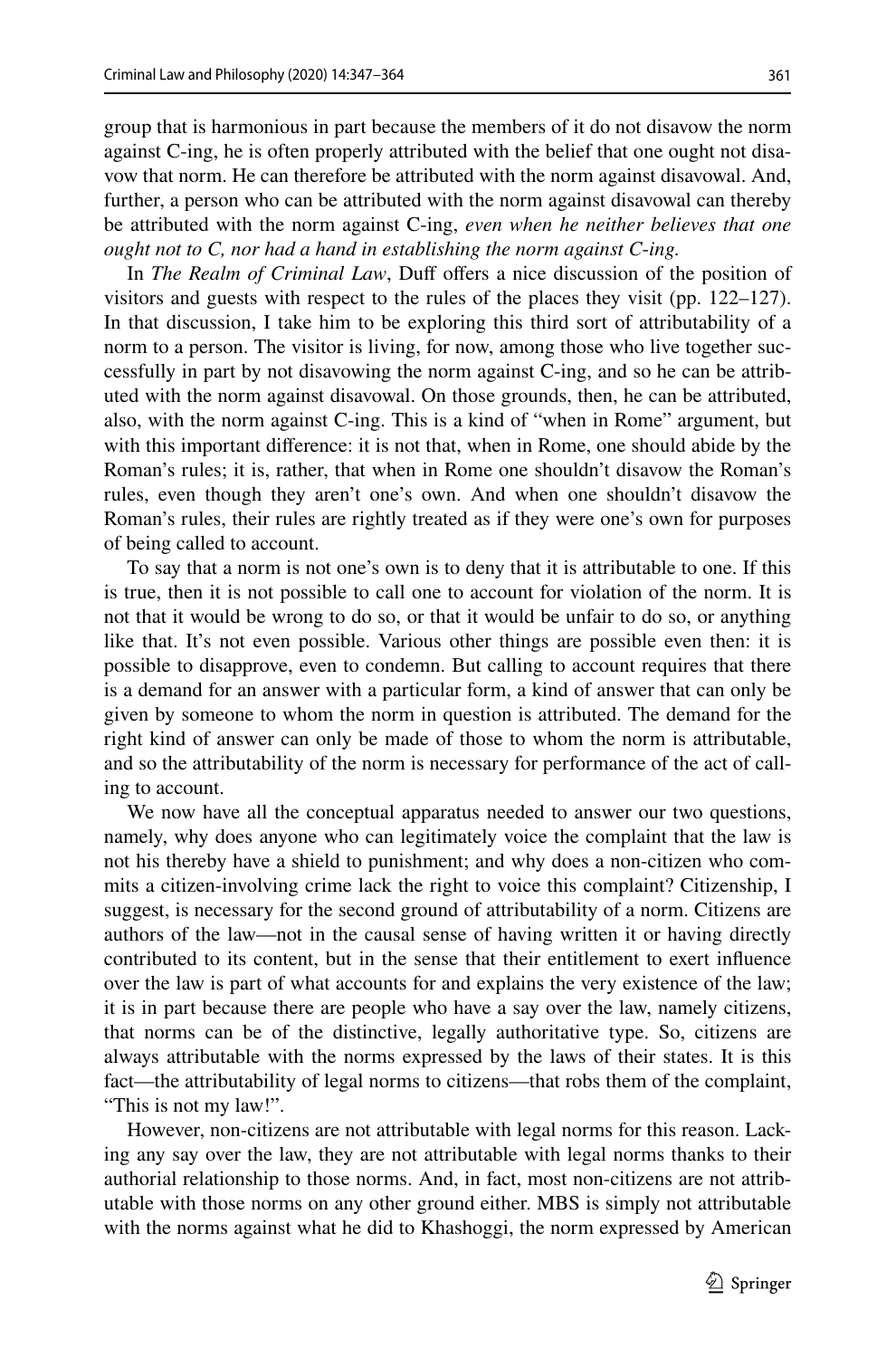laws against murder. And for this reason, it is simply not possible to call him to account. Any complaint we might make of his behavior will not be the act of calling him to account for the violation of American law. This is why anyone who can legitimately voice the complaint that the law is not his has a full shield to punishment. Justifed punishment involves calling to account; calling to account requires attributability of the violated norm; where the complaint can be made, there is no attributability, and so no justifed punishment. Non-citizens who commit non-citizen involving crimes are perfectly able to make this complaint and so cannot be justifably punished.

However, those who commit citizen-involving crimes can be attributed with the norm against disavowal of the norms they transgress, and so can be attributed with the norms they transgress. A citizen D1 of country S1 commits C1 in the territory of S2, where C1 is in violation of S2's laws. Does D1 believe that one ought not to disavow the laws of the countries one visits? Well, would D1 see a reason to criticize D2, a citizen of S2, when D2 commits C2 in S1's territory, where C2 is a crime, and then disavows the law he violates? Yes. And so we can attribute D1 with the norm against disavowal of the laws of the places one visits. This in turn implies that D1 is attributable with S2's norm against C1-ing, when D1 is visiting S2. And so D1 is eligible to be called to account for that behavior when he commits C1 while visiting S2. The citizen-involving nature of a crime, that is, warrants attribution of the norm that it transgresses to anyone who expects protection from crimes committed by non-citizens when at home, or, even less, expects non-citizens of their nations to be unable to disavow the laws they violate.

What about those who are perfectly willing to allow non-citizens to disavow the laws they violate, even when their crimes are citizen involving? What of those who see nothing wrong with such disavowals? Can they too be attributed with the norms they violate when they visit other places? If the norm against disavowal is itself a legal norm of their country of origin, then they can be attributed with the norm against disavowal not on the grounds they believe it, since they do not, but on the grounds that they are implicated in it in the way in which all citizens are implicated as the authors of the laws of their country. This would again make them attributable with the norms of the countries they visit, since they cannot disavow such norms without thereby transgressing the norm against disavowal which is itself attributable to them.

The result is that anyone who either (1) believes that one ought not disavow the norms one transgresses when committing citizen-involving crimes, or (2) those who are citizens of a state that has given legal force to such norms against disavowal, can be attributed with the norms they transgress while visiting elsewhere.

But what about those who are either genuinely stateless, or else are citizens of a state that allows, as a matter of law, non-citizens to disavow their laws even when they transgress them through citizen-involving behaviors? It seems to me that this set of people cannot be legitimately punished when they commit crimes while visiting elsewhere. But it is important to see that this set of people may be empty and is, at the least, vanishingly small. In any event, the breadth of the exception to the rule that non-citizenship is a shield against the justifability of punishment is no strike against the explanation I propose. What was required was an explanation for why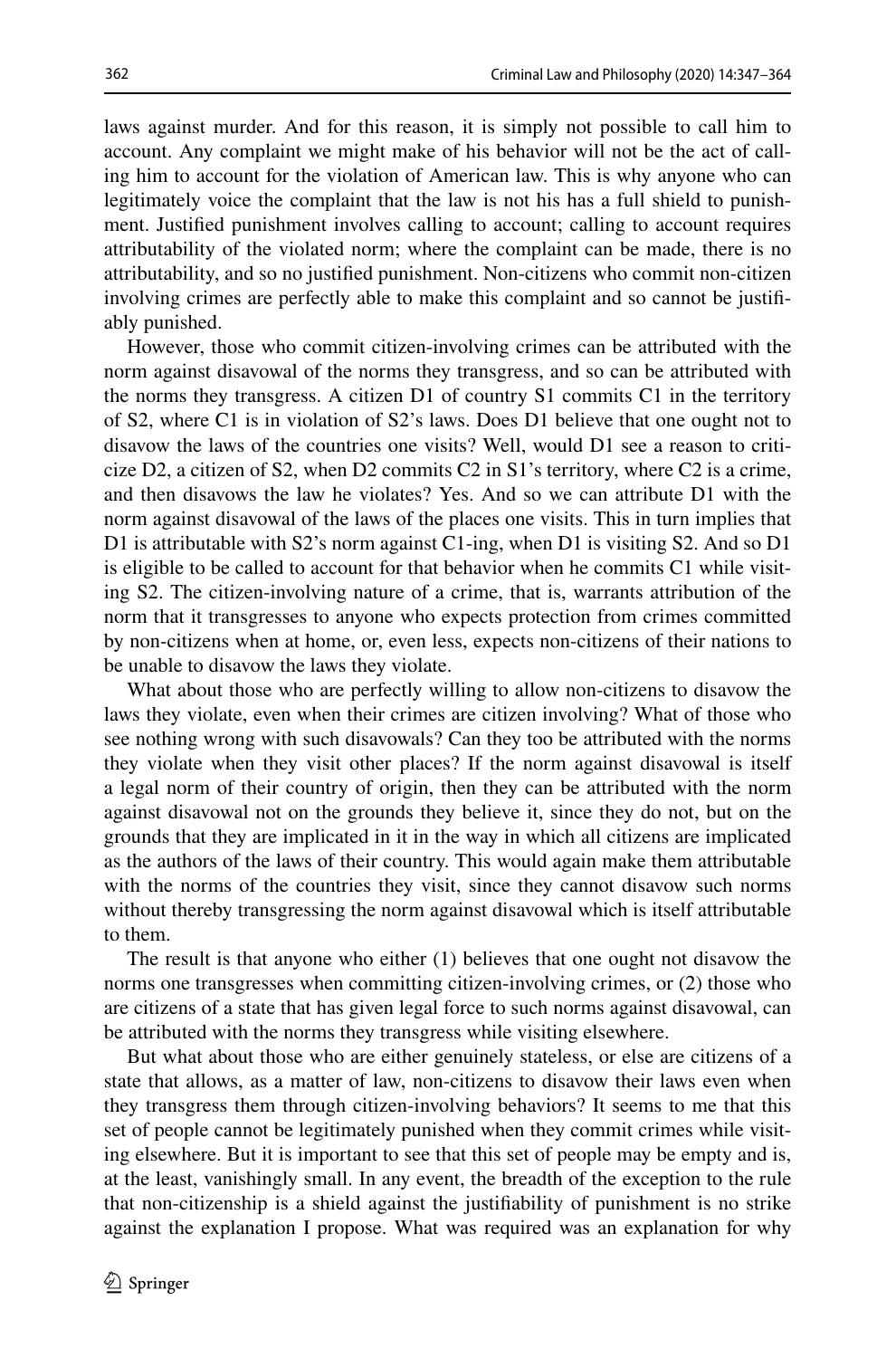non-citizenship necessarily provides a pro tanto reason against punishment, and why there is sometimes sufficient reason to punish non-citizens nonetheless. The explanation I offer fulfills this requirement, even if there are a class of non-citizens who can appeal to their non-citizenship in their defense when committing citizen-involving crimes.

And I end this section with a confession: The explanation for why non-citizenship provides a pro tanto reason against punishment offered here is so Duffian, both in spirit and in content, that I wonder if I've gotten Duff wrong in attributing him with the distinct view, discussed in Section [3](#page-7-0), appealing to the civil order. Perhaps he had the view proposed here all along. If so, then I consider it a point in the view's favor, for Duff is far more often correct about the nature of criminal law than he is mistaken.

#### **5 Conclusion**

It is worth refecting a bit on the conception of government authority animating the view described in the last section. I noted there that governments appear to be authorized to utilize an admissible-evidence relative conception of norms. This is why they are permitted to punish the innocent whose guilt is established by admissible evidence. But the point is not specifc to admissible *evidence*. Governments are authorized to punish people even in the face of admissible evidence of their innocence, or some other inviolable shield against punishment, provided that no one is permitted to raise the shield in the person's defense. Governments are authorized to act *as if* the facts are as they are permissibly presented, even when the government knows full well that that is not how the facts are.

This can seem quite odd. How can the government be required to treat the guilty as if they were innocent, and vice versa? Or treat the sane as if they were mentally ill, or vice versa? Or grant self-defense protections to those who didn't defend themselves? Or treat non-citizens as though they were citizens barred from disavowing the law since they have a say over it, despite the fact that non-citizens have no say over the law at all? What we care about, in the frst instance, are the substantive facts that matter normatively. Why should we authorize governments to respond not to the facts but, instead, to the often distorted picture of them provided by procedures permitting them to be brought to formal, government attention, only in narrow circumstances?

The peculiarity of this is removed, or at least softened, by the observation that while governments are invested with normative powers—the power to change what people ought and ought not to do, what they are permitted and obligated to do—they are invested with those powers for, essentially, instrumental reasons. By analogy, we achieve various goods by instilling people with promissory powers—powers to change what one is permitted to do with the utterance of a word. By giving people such normative powers, we make mutually benefcial exchange possible and produce other social goods that are hard or even impossible to achieve when people are not invested with this normative power. Similarly, by producing governments with normative powers, we make it possible to achieve goods of security, safety and peace,